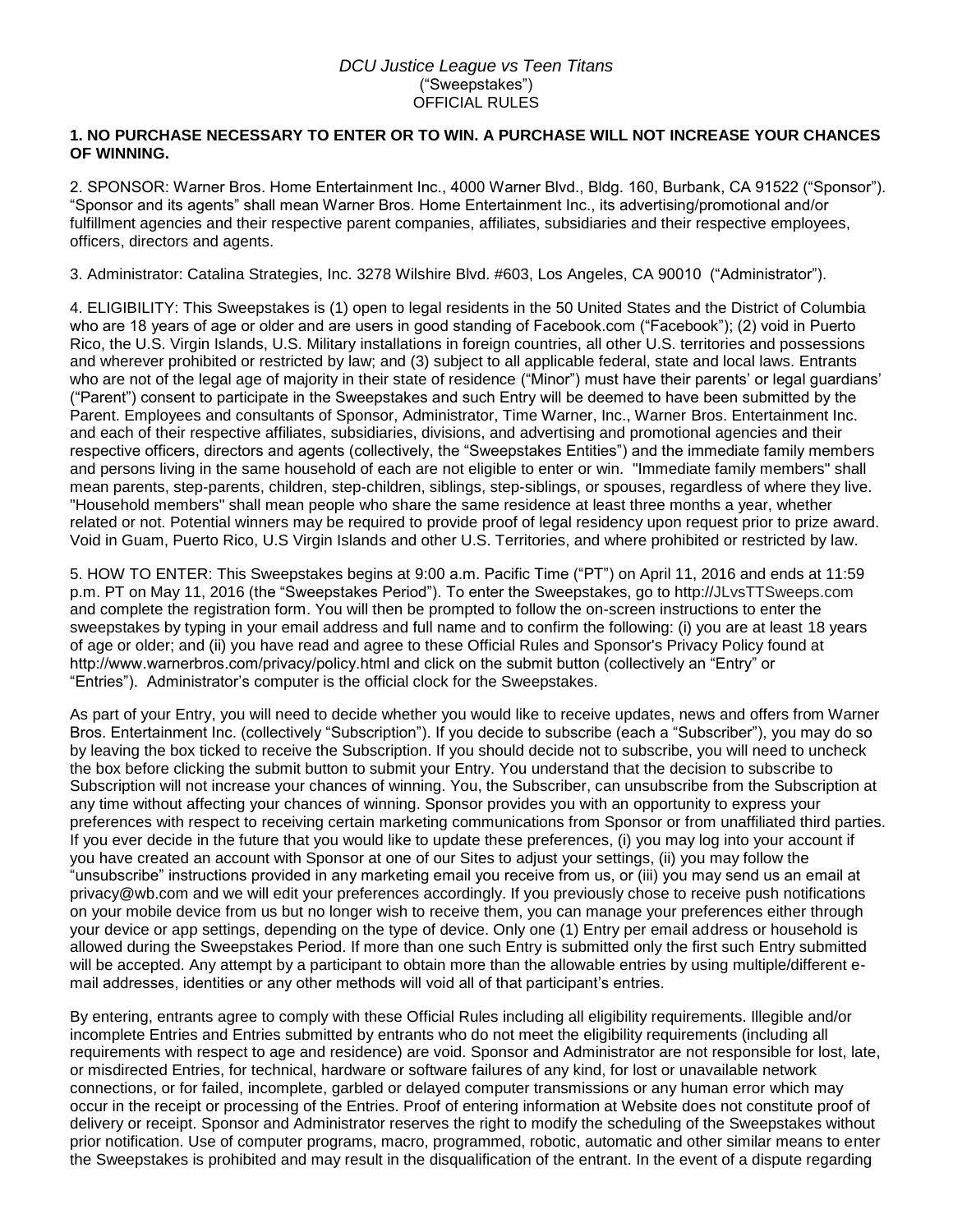the identity of the person submitting an Entry, the Entry will be deemed to be submitted by the person in whose name the e-mail account is registered on the date the Entry is submitted. All Entries become the sole property of the Sponsor and will not be acknowledged or returned.

6. POTENTIAL WINNER SELECTION AND NOTIFICATION: Potential winners will be selected in a random drawing on or about May 15, 2016 by Administrator or its designee whose decisions (along with those of Sponsor) are final and binding on all matters relating to the Sweepstakes ("Potential Winners"). Entrants need not be present to win. Each Potential Winner will be notified by e-mail ("Prize Notification") and (or their parent or legal guardian if Potential Winner is an eligible minor) must provide by e-mail within five (5) calendar days of the date of the Prize Notification (the "Deadline"), his/her full name and a mailing address ("Mailing Information") where Administrator can send the Prize. The mailing address must be a street address (no P.O. boxes). If a Potential Winner does not provide the Mailing Information in response to the Prize Notification by the Deadline, he/she will be disqualified and an alternate Potential Winner will be selected from all eligible entries received for the original drawing. Potential Winner may be required to complete, sign, and return to Administrator, an Affidavit of Eligibility and Liability/Publicity Release (or their Parent if Potential Winner is a Minor). Once Administrator receives a Potential Winner's Mailing Information and if required by Administrator, a completed and signed Affidavit of Eligibility and Liability/Publicity Release, Administrator shall declare that Potential Winner is a winner ("Winner"). Return of any Prize Notification or Prize will result in disqualification, an alternate Potential Winner will be selected from all eligible entries received for the original drawing, and Administrator shall repeat the winner selection and notification procedures set forth in this Section 5 until a qualified Winner has been selected.

7. PRIZES AND ODDS OF WINNING:

## Grand Prize

One (1) Grand Prize winner will receive a PHILIPS Consumer IPS Monitor Model 242G5DJEB and a Blu-ray™ combo pack of *DCU Justice League vs Teen Titans.* Approximate Retail Value of the Grand Prize is four hundred twenty dollars (\$420.00).

Thirty (30) runner-up winners shall also each receive *DCU Justice League vs Teen Titans* on Digital HD. Approximate Retail Value of each runner up prize is: nineteen dollars and ninety-nine cents (\$19.99). The approximate combined Retail Value of the thirty (30) runner-up prizes is six hundred dollars (\$600.00).

Odds of winning depend on the number of eligible Entries received. Each Entry will have an equal chance of winning.

8. PRIZE CONDITIONS: Selection and specifics of all prizes (each a "Prize" or collectively, the "Prizes") will be determined in the Sponsor's sole discretion. All Prizes are subject to availability. No cash redemption or prize substitution allowed, except by the Sponsor, who reserves the right in its sole discretion to substitute cash value or another prize it believes is of equal or greater value. All Prizes are non-transferable. Odds of winning depend on the number of eligible Entries received. Each Entry will have an equal chance of winning. There is a limit of one Prize per person. All Prizes are awarded "AS IS" and without WARRANTY OF ANY KIND, express or implied (including without limitation, any implied warranty of merchantability or fitness for a particular purpose). Acceptance, participation in and/or use of the Prize are at Winner's sole risk and Sponsor and Administrator is not responsible for any damages whatsoever, including special, indirect, or consequential damages, arising out of or in connection with the use and/or misuse of any such prize.

9. TAXES AND COSTS RELATED TO THE PRIZE: All applicable taxes, including all federal, state, local and other taxes and any license, destination and delivery charges are the sole responsibility of each Winner. Winners may be issued a 1099 tax form for the ARV of their Prizes. Any additional expenses not included in the Prizes are the sole responsibility of the Winner.

10. GENERAL CONDITIONS: By participating in this Sweepstakes, participants agree: (a) to be bound by these Official Rules, the decisions of the judges, and the Warner Bros. Privacy Policy (http://www.warnerbros.com/#/page=privacy-policy); (b) to release and hold harmless Sponsor and Administrator, Facebook, Inc. and the Sweepstakes Entities and their respective agents from any and all claims, demands, damages, losses, liabilities, costs or expenses caused by, arising out of, or related to their participation in the Sweepstakes and/or their participation in any Prize-related activities (including, without limitation, any property loss, damage, personal injury or death caused to any person(s)); and (c) to be contacted by Sponsor and Administrator via e-mail. By accepting the Prizes, Winners (or if a Winner is an eligible minor as defined in his/her state of residence, his/her parent/legal guardian) consents to the use of the Winner's name and/or likeness (including his/her voice, biographical information, city and state of residence, statements, and/or photograph(s)) for advertising and promotional purposes without additional compensation (except if Winner is a resident of TN or where prohibited by law). Sponsor reserves the right to make changes or additions to these Official Rules and/or extend the dates of this Sweepstakes for any